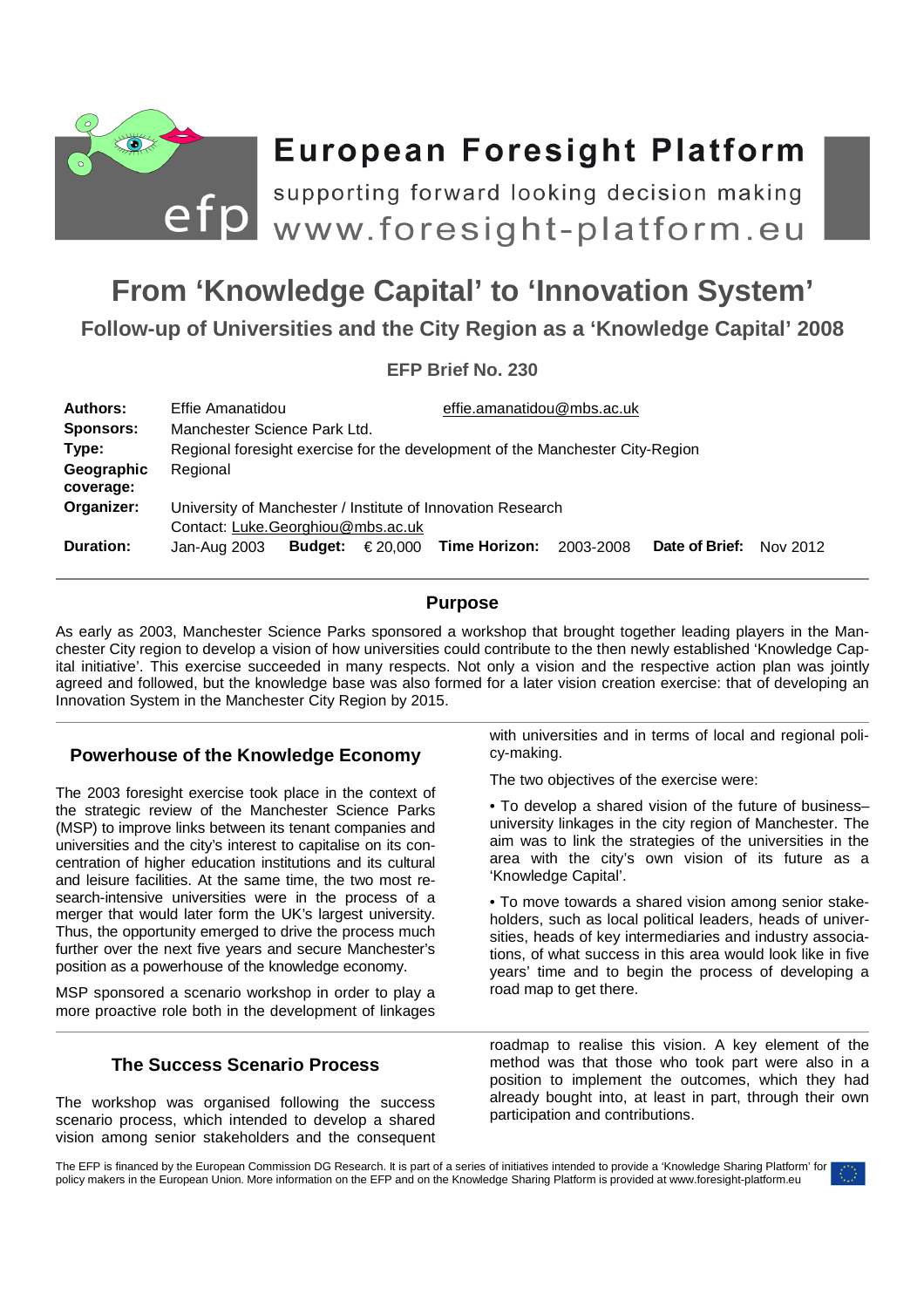The workshop participants came from business and commerce, national, regional and local government, intermediary organisations and the city's four universities. Participants were sent a briefing document setting out the objectives of the workshop and several background documents.

# **Five Success Dimensions**

The output of the workshop was summarised in the form of a scenario for success in 2008. This brought together the key drivers and shapers identified by the participants and highlighted the different but related dimensions of this successful outcome. Five dimensions of change were identified to present the success scenario.

- **Infrastructure**: The reach of the knowledge producers spreads to all parts of the city region: a network of hotspots of university-industry interfaces has spread away from the campuses across the city region. Entrepreneurs are attracted by the combination of café culture and easily located specialised spaces for innovation. The Manchester Science Park brand defines the quality level.
- **Human Resources**: Manchester becomes a net importer of graduates: an exodus of graduates to Southeast England has been reversed as high quality jobs in small entrepreneurial firms attract the best. Rising teaching quality has pervaded the entire Manchester education system with mentoring being one of its hallmarks. Highly qualified and entrepreneurial immigrants are actively sought.

### **Progress Made**

Around 2010, an assessment of the progress made in these five dimensions was carried out.<sup>1</sup> In relation to infrastructure it was acknowledged that Manchester City Region had numerous innovation assets that already acted as hubs or that were seeing significant investment over the coming years. In fact, infrastructure was seen as the most developed element of the city region's innovation system with 69% of survey respondents believing that it was nationally excellent or world-class. However, certain gaps were still present, including specialised facilities such as grow-on space for laboratory-based businesses, specialist incubation facilities, flexible, easyaccess space for a variety of enterprises, and slow development of next-generation broadband and wireless connectivity.

<sup>1</sup> By Alex Roy of New Economy (www.neweconomymanchester.com)

-

The overall design of the process was based on three plenary sessions, interspersed with two rounds of facilitated break-out groups (the first on regional drivers and the second on modes of linkage), articulating elements of the scenario.

- **University Missions: Each Manchester university** is recognised as world-class in terms of its mission: following the emergence of the new University of Manchester as a world-class, research-driven institution, Manchester's other two universities achieved similar levels of excellence within the context of their own missions. All three treat reach-out as an integral activity but approach it with distinctive and complementary styles.
- **Inward Investment**: Integrated policies attracts massive investment by multinationals and entrepreneurs: integrated packages combining land use, infrastructure and academic linkages have attracted huge investments by multinationals in the region, providing a natural market for start-up firms. Regional resources are used to gear and attract national and European investment.
- **Networking**: Firms of all sizes and ages in Manchester source knowledge and people and meet development needs from the universities: networking is seen as the key to businesses understanding how universities can help them. Much better interfaces now allow medium-sized firms to work with academics, while business joins city government in securing and supporting centres of excellence.

### **Ranking Improved**

In relation to university missions, significant achievements were noted. The new University of Manchester ranking jumped from 78th in the world in 2004 to 41st in 2009. In doing so, it has moved from 24th in Europe to seventh and from eighth in the UK to fifth. The new university was complemented by the city region's other universities also achieving high levels of success. The scientific strengths were also seen to attract nonuniversity public sector research into Manchester to create a new innovative growth pole for the UK. Survey respondents believed that Manchester City Region's knowledge assets were world-class, more than any other category. A third of the respondents also believed that Manchester City Region was a world-class location for learning.

Quality of human resources did not present significant improvements, however. Nearly 30% of city region residents had degrees, but this was no more than the national average and well below the rate in the US. Too many people lacked even basic skills and had very low aspirations, while too many Manchester residents lived in areas ranked as the most deprived in the country.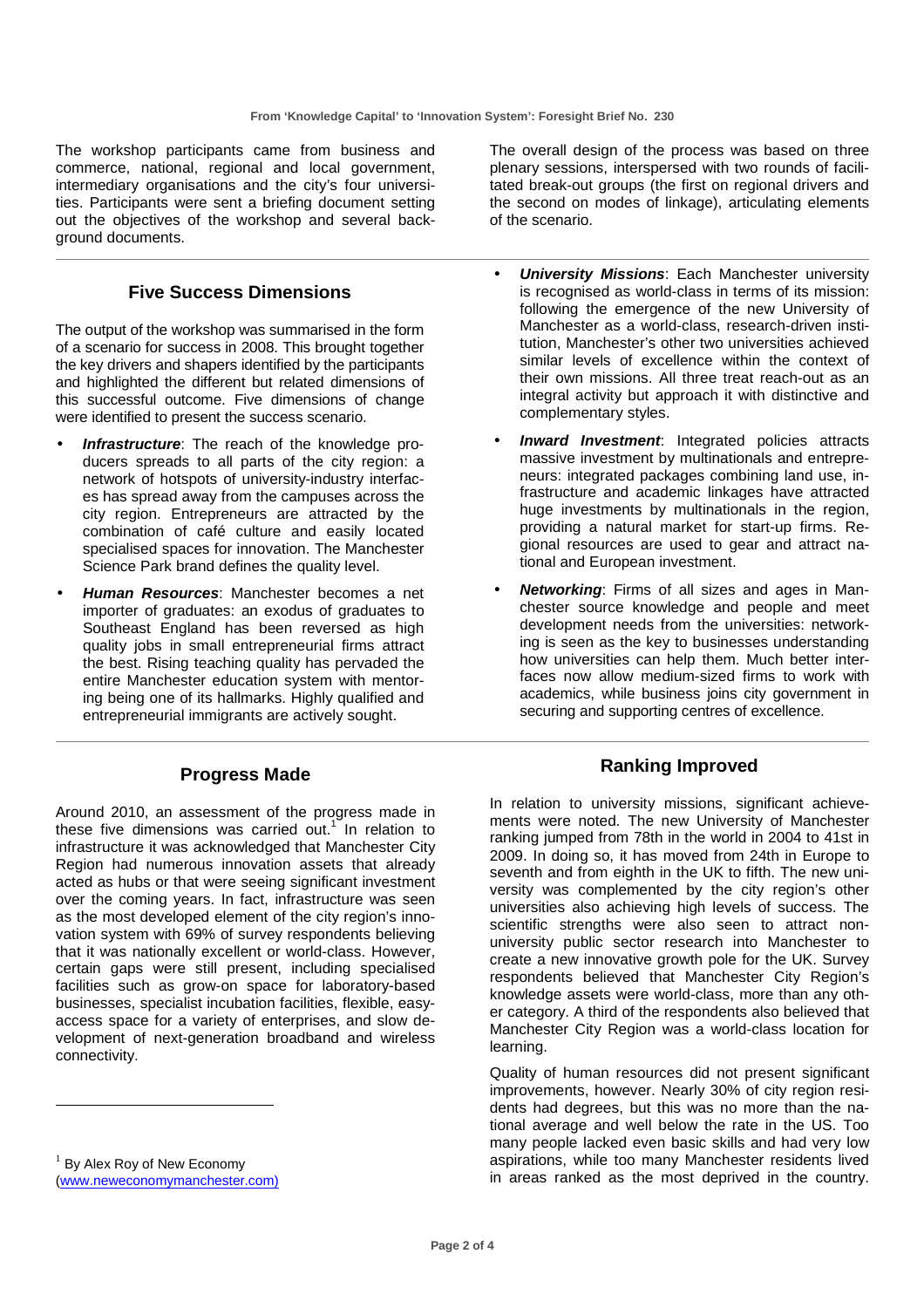Raising skill levels was identified as the key issue on which the city region should focus in order to raise productivity and tackle deprivation, and further steps were taken in this regard. Nevertheless, perceptions of skills and future potential were positive. Over half of respondents thought that the availability of talented people in Manchester City Region was nationally excellent or world-class. In addition, the high rates of graduate retention (over 50% within 6 months and 91% of these still in the NW after 2 years) were encouraging for raising future skills.

The 2003 workshop had an impact on creating an inward investment initiative in Manchester. In 2005, Manchester City Council (MCC), Manchester Inward Investment Agency (MIDAS) and Manchester Science Parks came together to form a partnership, branded as Sino-Ventures in the UK, with funding from the Northwest Regional Development Agency. The scheme was launched as a pilot project aimed at attracting and supporting overseas science and technology businesses, mainly from China, wishing to establish a base in the UK. During the lifetime of the project, 27 companies (from Greater China, USA, India, Germany, Japan, Sweden, Australia and Norway) soft-landed in the Manchester International Innovation Centre located on MSP's Corridor site. Of these 27 companies, nearly three quarters have remained within the North West region. Moreover, the project supported 70 overseas companies, created 76 gross additional jobs (FTE) and 32 net additional FTE jobs up to February 2008. The inward investment project generated a gross GVA of £4.8 million.

In 2010, Greater Manchester still accounted for half of all creative and digital investment in the region. It was

# **From 'Knowledge Capital' to 'Innovation System'**

The 2003 foresight exercise achieved its objectives to create a vision for the Manchester City region as well as a road map towards realising it. Five years later, notwithstanding certain gaps, significant progress was marked in all the five success dimensions.

The output of the 2003 exercise had additional impacts. The exercise paved the way for a new foresight exercise, commissioned in 2006 by MSP with a more global look at science parks. The main objective of the workshop was to define the next stage of development for mature science parks also called 'third generation science parks'.

In addition, the 2003 exercise formed a valuable knowledge base upon which the next foresight exercise could draw in 2010. The 2010 exercise led to a vision of the Manchester innovation system in 2015 that has seen a step change in its effectiveness and laid out the key actions to get there. The same success scenario proalso seen to have particular strengths in life sciences and biomedical sciences, accounting for 75% of the sector in the North West, recognised as a member of the 'European Super League' of biotech clusters by Strategem, and ranked among the top 50 in the world by Boston Consulting.

However, two weak points were also noted in relation to inward investment: lack of international connectivity and linkages and access to seed, start-up and early-stage funding.

### **Innovation Manchester Network**

Finally, several initiatives were set up to increase networking. The Innovation Manchester Boardroom was created, which provides a forum for top private, public and social sector innovators to discuss key issues, challenges and opportunities. It has the primary long-term objective of developing leadership across sectors/interests and changing how people connect and work with each other.

The Innovation Manchester Network teams were launched in 2008 in recognition of the need for strong private sector involvement in the push for a more innovative city and the need to develop purposeful crosssector networks for innovators. Innovation Manchester brought together over 70 of the city region's top business leaders and key city partners, who identified and prioritised ways in which Manchester's capacity for innovation could be increased and developed those ideas into live projects, such as Manchester International Festival: Creative Learning (MIF Creative), Manchester Masters and Manchester: Integrating Medicine and Innovative Technology (MIMIT).

cess was applied bringing together senior stakeholders from the public, private, academic and third sectors.

The vision was built around the idea of an innovation ecosystem that governs and facilitates the flows of people, knowledge, finance and services between the main actors and institutions involved in innovation. Manchester has a reasonable starting position in each of these dimensions, with the knowledge base being the strongest and the access to finance the most challenging. Cutting across all four flows is the need to increase connectivity.

Key actions to achieve the vision were defined under five specific dimensions as follows.

#### **People and skills:** Enterprise and entrepreneurship at the heart of the curriculum, and movement of people and ideas across sectors.

An understanding of business and enterprise, of creativity and entrepreneurship should be a core component of the education system and the basis for as natural a career path as employment. Colleges and universities should respond quickly to user input to curriculum design. A city region mentoring scheme should be devel